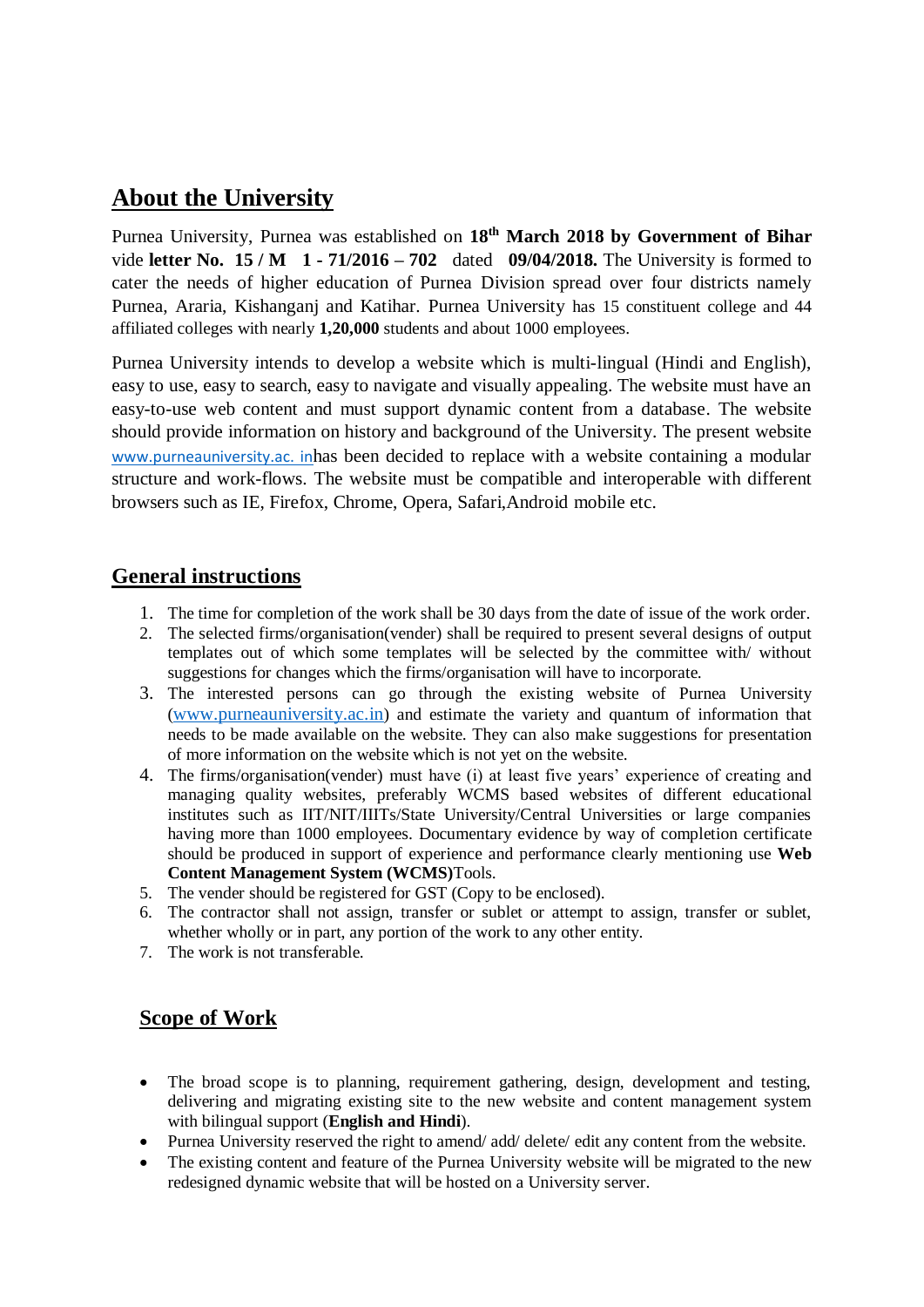- The vender will have to depute persons for collection of information and pictures from the different departments and Units of the University initially, apart from those that are available on the existing website. Once the website is commissioned, updation of the information will be the responsibility of the website committee of Purnea University. However, the contractor will be supposed to inform the Web Management Cell about the updates that are required to be made during the maintenance period.
- Admin section must be protected by username and password with the help of proper security mechanism. At database level password should be stored in encrypted format. After consecutive wrong attempts the password should be sent to administrator through email and registered mobile.
- The vender will provide an operational guarantee on the WCMS designed and also provide support for at least 1 year after the launch of our website so that modification can be made by vendor, if University finds that website is not fulfilling our needs or if further improvements are required. All troubleshooting required would be the responsibility of the service provider.

### **Security**:

- The vendor should provide for the following security features:
	- i) Tools for control and monitoring Website security.
	- ii) Protection against defacement, hacking.
	- iii) Design should incorporate security features to protect the site from Session Hijacking, SOL injection, Cross scripting, Denial of Service etc.
	- iv) Seamless Navigation
	- v) SEO (Search Engine Optimization)
	- vi) SSL (Secure Socket Layer)
- A details **Disaster Recovery Plan** for the Website services should be submitted as a part of the proposal.
- Each link created by admin should specify the title of page and admin should have provision for entering date by which the link may expire. The default shall never expire.
- **•** Dynamic Photo gallery/Video Management System: Facility to manage photo gallery via an administrative control panel, facility to create photo gallery category dynamically. i.e. add/edit/delete photo gallery categories, facility to upload new pictures to these categories along with caption, facility to manage pictures and caption.
- **Database Management**  Ability to create new database and user interface to display dynamic content from the database.
- Menu Management Ability to add, move, delete, modify menus on the site.
- The website should allow for creation or linking new pages for different Colleges, departments, library etc.
- The website should provide login facility to the faculty on his/her page for updating own details.
- **Training:** Extensive training should be undertaken for ICT team at Purnea University to handle web content related to WCMS.
- **Design and Layout:** The website should have a well-designed with white/pastel background, light colours, a neat, uncluttered look and a user-friendly, easy-to-navigate layout. The vendor should visit various educational institutes like IIT's, NIT's, Central universities, State Universities to fulfil our requirements.

# **Website features**

This website will enable internal and external users to obtain information on

- $\triangleright$  The University
- $\triangleright$  Academic information (Colleges, study programs and departments of the University)
- $\triangleright$  Admissions information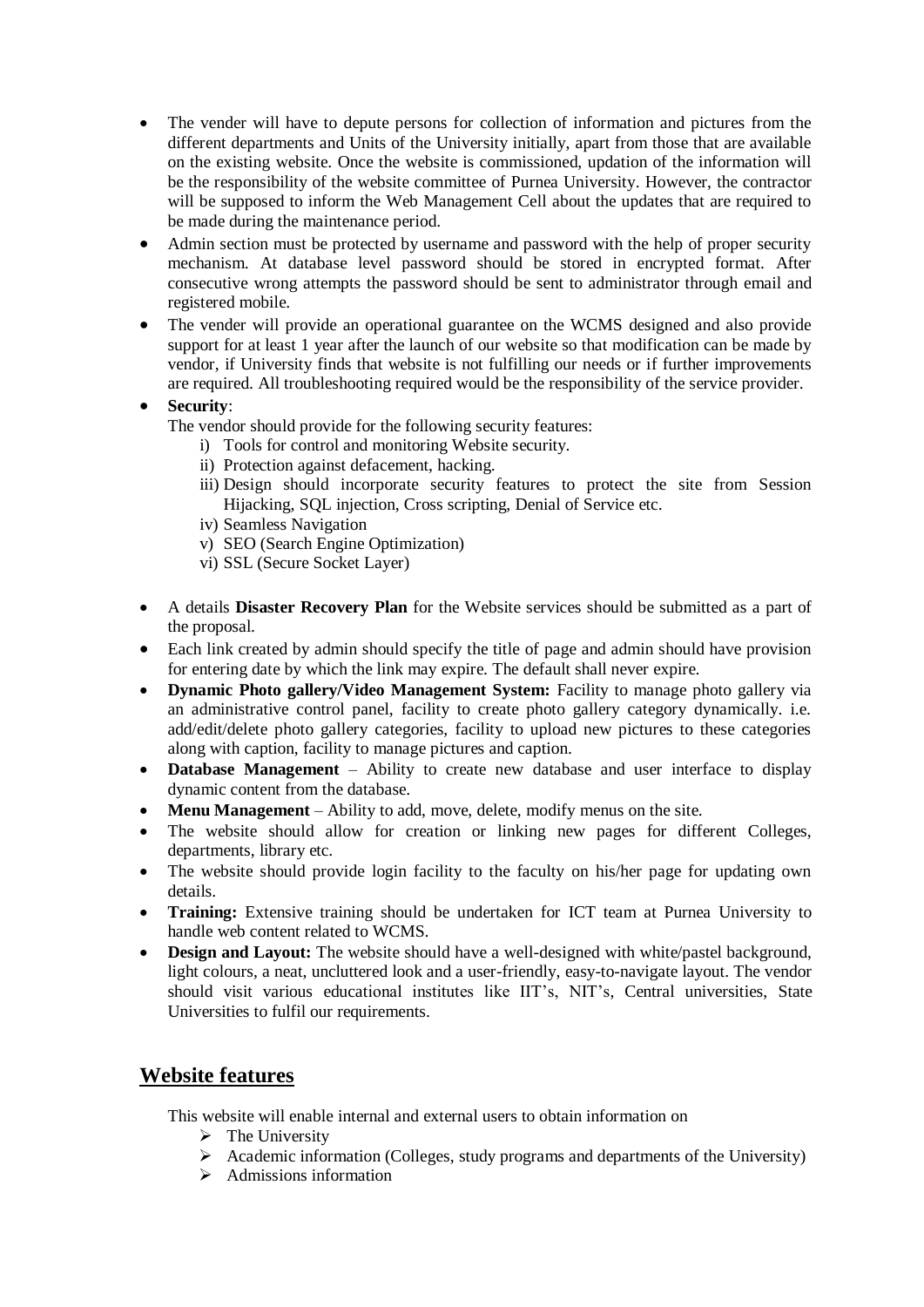- $\triangleright$  Faculty details
- $\triangleright$  Research and publications
- $\triangleright$  Services (facilities, student services, academic services and administration)
- $\triangleright$  Job opportunities
- $\triangleright$  News and events
- $\triangleright$  Extracurricular activities
- Alumni
- $\triangleright$  Exam Results
- $\triangleright$  Calendar of events
- $\triangleright$  University circulars, notifications, Tenders and guidelines
- $\triangleright$  Any other information

## **Tentative Sitemap**

#### HOME PAGE **HOME**|**ABOUT**|**ADMINISTRATION**|**ACADEMICS**|**ADMISSION**|**STUDENTS CORNER**|**FACILITY**

\*TENDER \*RECRUITMETNS \*EXAMINATION \*NOTICE \*CONFERENCE & WORKSHOPS \*CONTACT US

| <b>NEWS &amp; EVENTS</b> | <b>QUICK LINKS 1</b> | <b>QUICK LINKS 2</b> |
|--------------------------|----------------------|----------------------|
|                          |                      |                      |

#### **ABOUT**

About university Bihar University Act Location Vision & Mission **Objectives** Statutory bodies:Senate, Syndicate, Standing Committee, Academic Council, Finance Committee, Board of Studies, Examination Cell etc Salient features Message of VC

#### **ADMINISTRATION**

Visitor Chancellor Vice Chancellor Registrar Finance Officer Controller of Examination Proctor Inspectors Officer's DSW, statutory officers (Deans), Administrative officers Administrative StaffOffice of VC, Registrar office, office of COE

#### **ACADEMICS**

Courses Departments, subjects About Department Academic Programs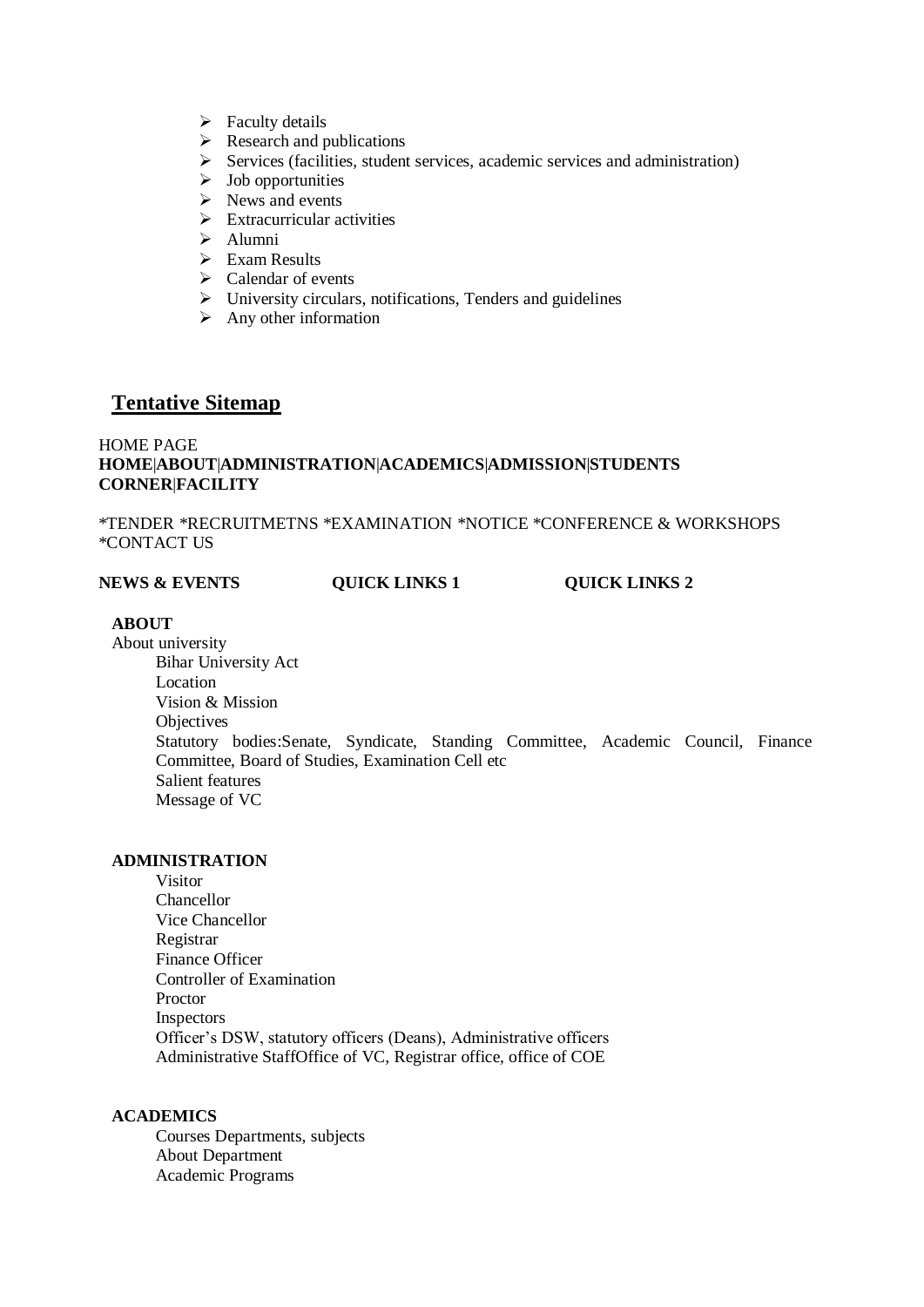Faculty (Individual page) Laboratory & facilities

#### **ADMISSION**

Admission Procedure Courses & Eligibility Fee structure Academic Calendar

#### **STUDENT CORNER**

Scholarships **Activities** Sports Convocations Important forms Hostels Achievements Alumni Alumni association, alumni news

#### **FACILITY**

Librarya separate home page for Central Library consisting of information like: **HOME|ABOUT-US|SECTIONS|COLLECTIONS|MEMBERSHIP|SERVICES|E-RESOURCES**  Medical facility Transport facility Inflibnetcenter

#### **QUICK LINKS - 1**

Notice/ office order/ circulars IQAC/NAAC/NIRF Anti-ragging Anti-sexual harassment cell Holiday list MOU & Collaborations Annual Account & Audit Report Annual Report etc

#### **QUICK LINKS - 2**

**RTI** Training & Placement SC/ST Cell Purnea University ERP UGC **AICTE** Rajbhawan **NPTEL** RUSA Education Department, Patna, Bihar Downloads etc

## **Important guidelines**

- The vendor has to share source code of the website with Purnea University.
- All material/product and related codes would be property of Purnea University and vendor would have no claim over the same in future.